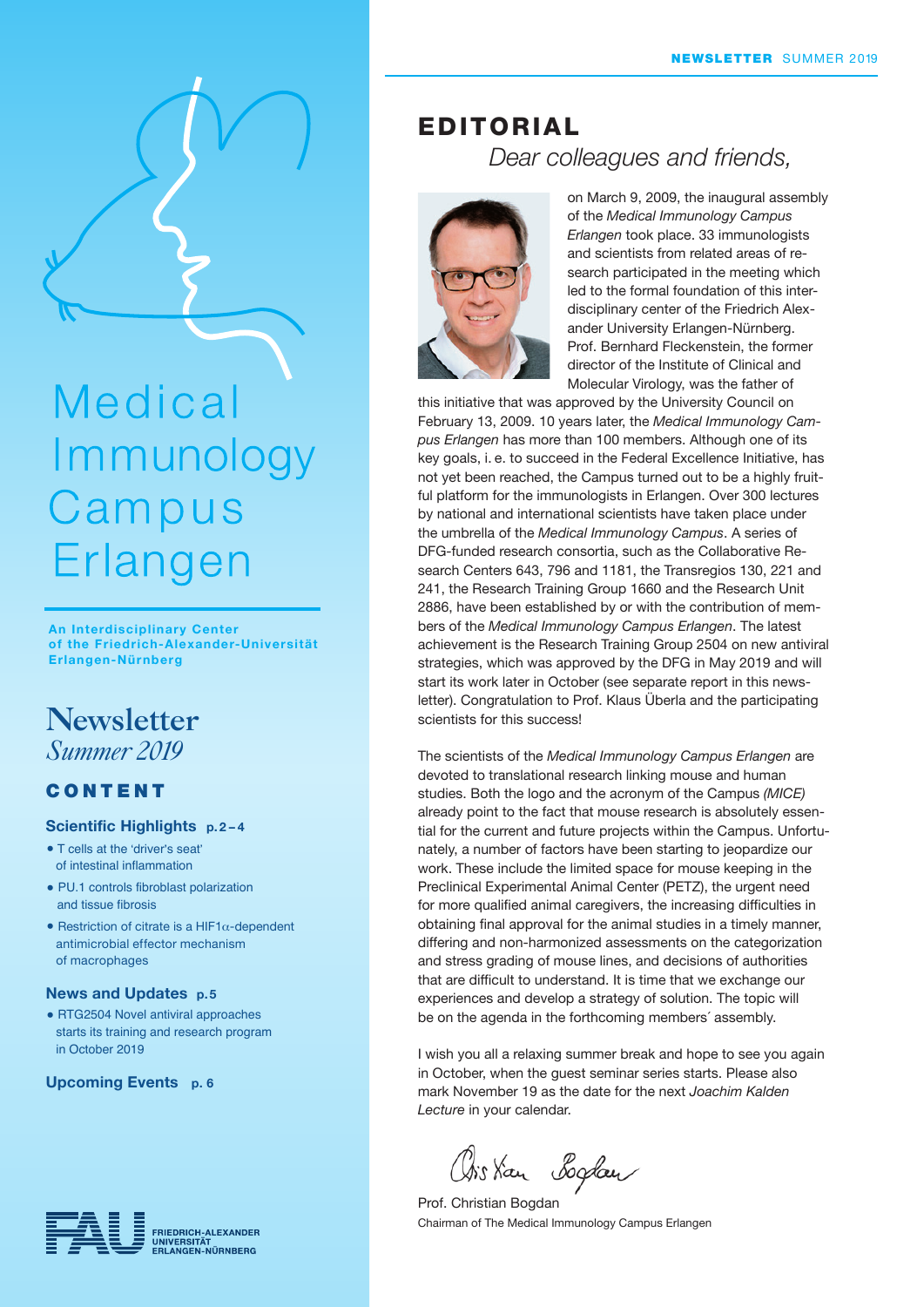## SCIENTIFIC HIGHLIGHTS

T cells at the 'driver's seat' of intestinal inflammation Hobit- and Blimp-1-driven CD4+ tissue resident memory T cells control chronic intestinal inflammation

SEBASTIAN ZUNDLER, MARKUS NEURATH

DEPARTMENT OF MEDICINE 1, FAU ERLANGEN-NÜRNBERG, UNIVERSITÄTSKLINIKUM ERLANGEN

T cells play a central role in the pathogenesis of inflammatory bowel disease (IBD). Although socalled tissue resident memory T cells (TRM cells) had previously been shown to mediate host protection in viral infections, their function in IBD remained elusive. Thus, we set out to explore their role in chronic intestinal inflammation.

We found that TRM cells are increased in patients with IBD and display a pro-inflammatory phenotype. Their abundance correlates with previous disease duration and patients with high levels of CD4+CD69+CD103+ TRM cells had substantially shorter flare-free survival than patients with low levels.

In several experimental mouse models, deficiency of Hobit and Blimp-1 alleviated the course of colitis although the number of TRM cells was not affected. However, RNA sequencing showed that genes associated with the recruitment of various and, in particular, innate leukocyte populations

are downregulated in Hobit- and Blimp-1-deficient mice. This was validated on mRNA, protein and cell level and, consistently, we found reduced levels of pro-inflammatory cytokines released by innate immune cells and downstream T helper cells. Moreover, depletion of TRM cells co-expressing Hobit together with a transgenic diphtheria toxin receptor by application of diphtheria toxin and of P2X7-expressing TRM cells by ligation with NAD led to reduced colitis severity.

Together, our data suggest that TRM cells play a crucial role in human IBD and experimental colitis. Mechanistically, they seem to control an adaptive-innate crosstalk mechanism governing the recruitment and differentiation of other immune cell subsets.

Zundler S, Becker E, Spocinska M, Slawik M, Parga-Vidal L, Stark R, Wiendl M, Atreya R, Rath T, Leppkes M, Hildner K, Lopez-Posadas R, Lukassen S, Ekici AB, Neufert C, Atreya I, van Gisbergen K and Neurath M F. (2019). Hobit- and Blimp-1-driven CD4(+) tissue-resident memory T cells control chronic intestinal inflammation. *Nat Immunol 20: 288 –300.*



Model of adaptive-innate crosstalk controlled by TRM cells Once a quiescent TRM cell residing in the gut is activated by its cognate antigen (1), it secretes chemokines leading to the recruitment of other immune cells of the innate and adaptive immune system (2). These cells secrete cytokines inducing the differentiation of pro-inflammatory T cell subsets (3), which produce further pro-inflammatory cytokines (4). The mediators released by all these immune cells lead to anti-epithelial cytotoxicity (5), facilitating further translocation of IBD antigens (6) which ultimately results in a vicious cycle. Dashed lines indicate potential additional direct effects of T<sub>Eff</sub> and T<sub>RM</sub> cells on anti-epithelial cytotoxicity and of T<sub>RM</sub> cells on T<sub>Eff</sub> cell differentiation.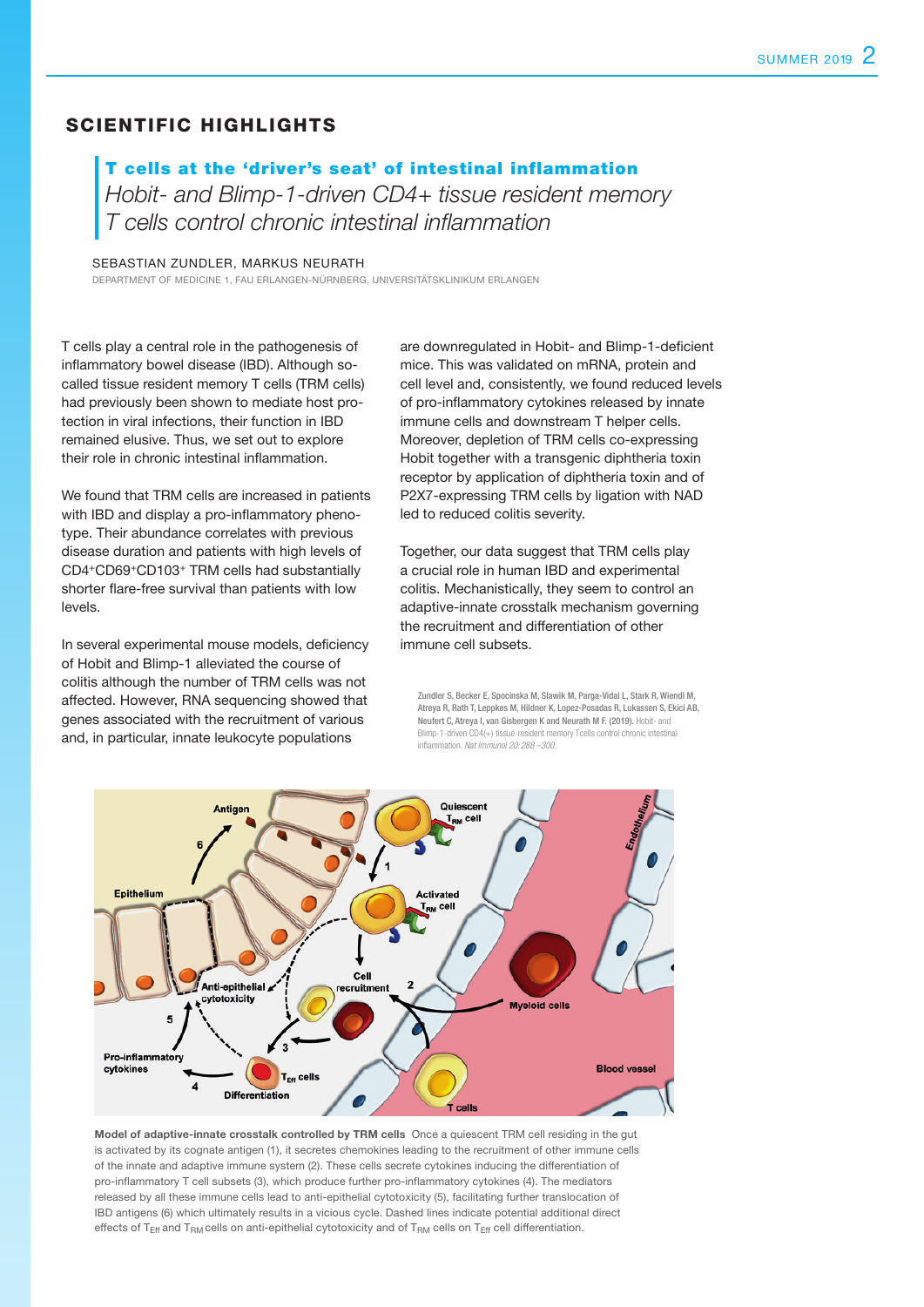## SCIENTIFIC HIGHLIGHTS

## PU.1 controls fibroblast polarization and tissue fibrosis

THOMAS WOHLFAHRT, SIMON RAUBER, GEORG SCHETT, JÖRG HW DISTLER, ANDREAS RAMMING DEPARTMENT OF MEDICINE 3, FAU ERLANGEN-NÜRNBERG, UNIVERSITÄTSKLINIKUM ERLANGEN

Fibroblasts are the most abundant cells of the stroma. These cells still remain poorly characterized. It has therefore been notoriously challenging to find appropriate targets to influence fibroblast function. Fibroblasts are highly pleomorphic and can acquire functionally almost opposing phenotypes and functions in the context of different diseases. In fibrotic diseases, they differentiate into a highly matrix-producing contractile phenotype promoting progressive accumulation of extracellular matrix and thereby predominantly contribute to severe tissue fibrosis. In contrast, in chronic inflammatory diseases such as rheumatoid arthritis, fibroblasts acquire a matrix-degrading, catabolic phenotype characterized by the release of matrix-degrading enzymes along with pro-inflammatory mediators. Until now, the reasons underlying those opposing functional phenotypes of fibroblasts have remained enigmatic.

A bioinformatic screen of promoter regions of fibro-tic genes derived from a database of skin samples taken from patients with systemic sclerosis – a prototypic fibrotic disease – revealed a potential role for PU.1 in fibrosis. PU.1 is a well-characterized transcription factor known to have a central function in the development of B cells and myeloid cells, but little was known about its effect on fibroblasts, fibrosis and extracellular matrix remodeling.

The new data show that PU.1 is a checkpoint of fibroblast polarization involved in a wide range of fibrotic diseases. PU.1 was effectively silenced in fibroblasts of normal tissue and during physiological tissue repair. Epigenetic mechanisms accounted for differential PU.1 activity in the different fibroblast subpopulations, including histone methylation marks in the upstream regulatory element and promoter of PU.1. MicroRNA miR-155, which is associated with various inflammatory diseases, inhibited PU.1 in inflammatory fibroblasts. The loss of epigenetic and posttranscriptional control led to upregulation of PU.1 and allowed the development of fibroblasts with a "profibrotic" phenotype. This differentiation into profibrotic fibroblasts was associated with the transcription of numerous pro-fibrotic mediators and the development of fibrotic tissue remodeling in several organs including skin, lung, liver and kidney. Pharmacological and genetic inhibition of PU.1 reprogrammed matrix-producing profibrotic fibroblasts into resting fibroblasts and thereby efficiently terminated fibrotic tissue remodeling.

Wohlfahrt T, Rauber S, Uebe S, Luber M, Soare A, Ekici A, Weber S, Matei AE, Chen CW, Maier C, Karouzakis E, Kiener HP, Pachera E, Dees C, Beyer C, Daniel C, Gelse K, Kremer AE, Naschberger E, Sturzl M, Butter F, Sticherling M, Finotto S, Kreuter A, Kaplan MH, Jungel A, Gay S, Nutt S L, Boykin DW, Poon GMK, Distler O, Schett G, Distler JHW and Ramming A. (2019). PU.1 controls fibroblast polarization and tissue fibrosis. Nature 566: 344 –349.



PU.1 expression in fibroblasts from normal human tissues and tissues affected by inflammatory or fibrotic diseases Representative confocal immunofluorescent microscopy images of lung, liver and kidney biopsy specimens stained for PU.1 (red), CD45 or P4Hβ (green), and DAPI (blue)

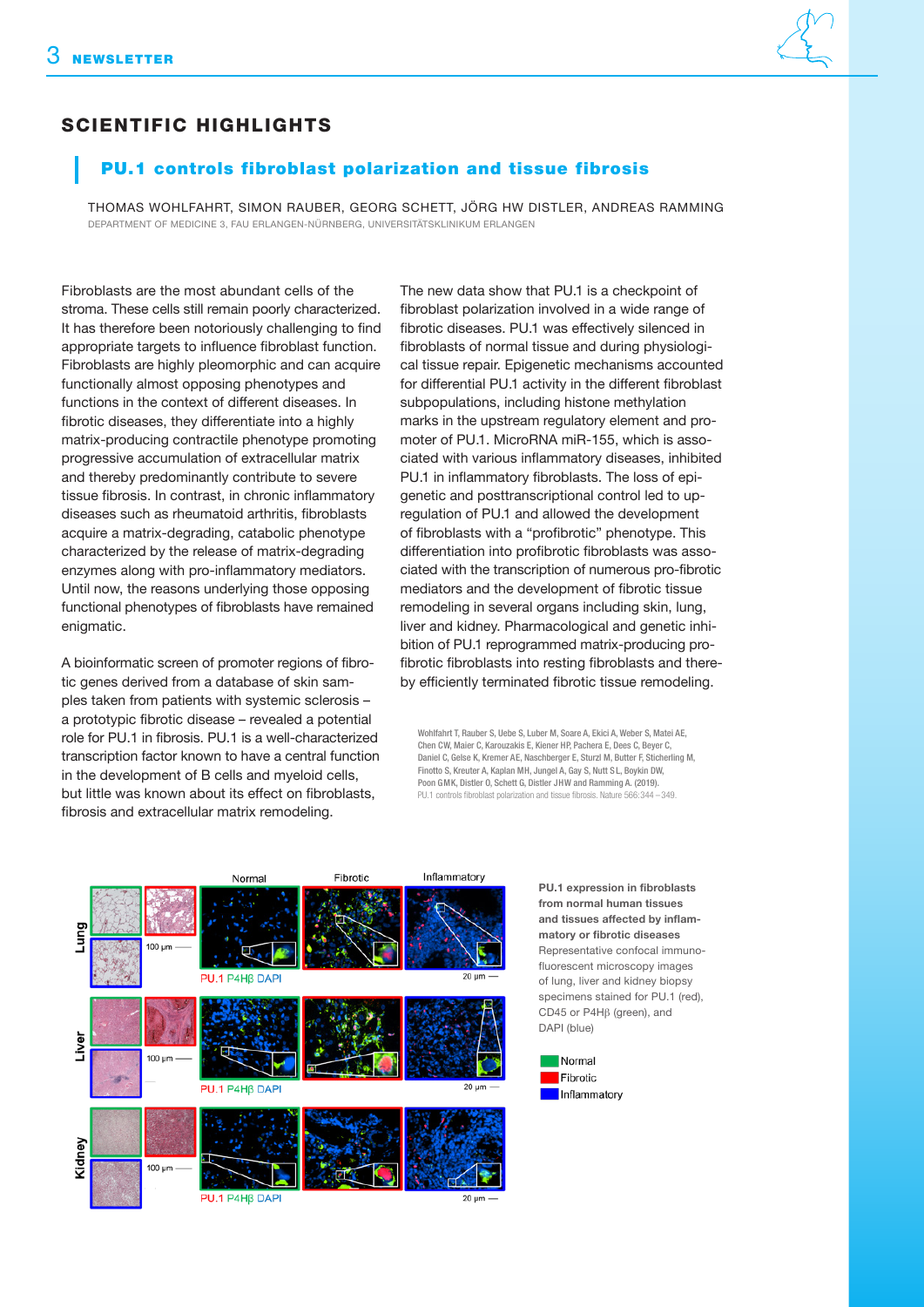## SCIENTIFIC HIGHLIGHTS

## Restriction of citrate is a  $HIF1@$ -dependent antimicrobial effector mechanism of macrophages

Limitation of TCA cycle intermediates represents an oxygen-independent, nutritional antibacterial effector mechanism of macrophages

#### ANJA LÜHRMANN

MICROBIOLOGY INSTITUTE, FAU ERLANGEN-NÜRNBERG, UNIVERSITÄTSKLINIKUM ERLANGEN

The tissue microenvironment is an important regulatory factor of organ and cell function. As the oxygen tension in infected and inflamed tissue is low,  $o$ xygen  $(O<sub>2</sub>)$ -dependent antimicrobial defenses are impaired. However, how pathogen control works under oxygen deficiency is unclear. To get insight into this question, we investigated the infection of macrophages with the obligate intracellular pathogen Coxiella (C.) burnetii, the causative agent of the zoonotic disease Q fever.

Our work demonstrated that Coxiella burnetii only replicated in macrophages under normoxic  $(21\% \text{ O}_2)$  conditions. Under hypoxia  $(0.5\% \text{ O}_2)$ , which predominates in infected tissues, HIF1 $\alpha$ inhibited STAT3 activation, which in turn reduced the intracellular citrate content. A lack of citrate led to the inhibition of C. burnetii proliferation and to the induction of bacterial persistence. Since the persistence of C. burnetii plays a key role in the development of chronic Q fever, these findings provide new insights into the pathogenesis of this disease, for which a curative and well-tolerated therapy is still missing.

This is the first report that the regulation of citrate concentration by the transcription factor HIF1 $\alpha$ represents a strategy of host cell defense of macrophages against intracellular pathogens. The pharmacological targeting of these signaling pathways might be a new way of fighting C. burnetii and potentially other infectious diseases.

Hayek I, Fischer F, Schulze-Luehrmann J, Dettmer K, Sobotta K, Schatz V, Kohl L, Boden K, Lang R, Oefner P J, Wirtz S, Jantsch J and Lührmann A. (2019). Limitation of TCA cycle intermediates represents an oxygen-independent nutritional antibacterial effector mechanism of macrophages. *Cell Rep* 26: 3502–3510 e6.

## **Normoxia**





HIF1 $\alpha$ -mediated inhibition of C. burnetii replication in hypoxic macrophages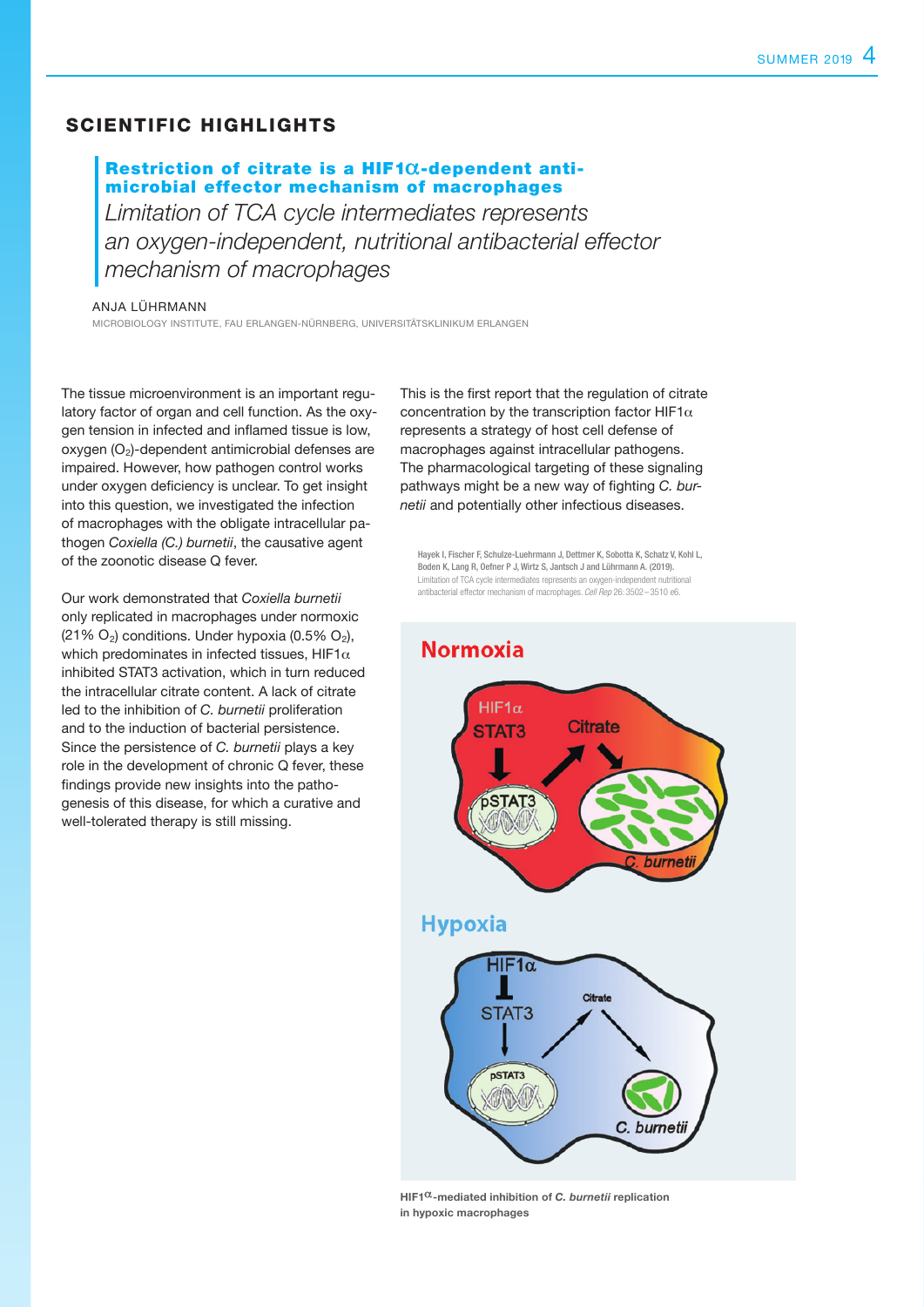## NEWS AND UPDATES

## RTG2504 "Novel antiviral approaches" starts its training and research program in October 2019

The Medical Immunology Campus Erlangen congratulates Prof. Klaus Überla on the approval of the new DFG-funded Research Training Group



The GRK2504 research programme includes and combines antiviral strategies ranging from small molecules inhibiting viral replication (A) to cellular (B) and humoral (C) immune responses.

The extensive gain of knowledge in virology and immunology during the last two decades provides a wealth of candidate antiviral targets and approaches, but prevention and treatment options for many viral infections remain unsatisfactory. The DFG-funded research training group RTG2504 therefore focuses on novel antiviral strategies that bridge expertise in antiviral chemotherapy and immune intervention. Its educational objective combines knowledge on both, basic and translational research concepts for innovative antiviral therapies. Our research projects cover interference with viral replication and transmission, exploitation of intrinsic and innate immune responses, and the optimization of vaccination and adoptive cell therapy strategies. The complementary expertise of our principle investigators offers the opportunity for vivid exchange and efficient cooperative, application-oriented developments.

The training concept combines profound, internationally oriented scientific education with an early exposure to important aspects of translational research. Selected through a competitive recruitment procedure, junior researchers graduated in life sciences or trained in medicine are accompanied throughout their doctoral projects by a supervisor

and two mentors. Regular seminars and retreats covering the topics of the the RTG 2504 enhance scientific exchange and cooperation among the training members, supervisors and the international exchange partners. Courses with external trainers enforce transferable skills required to efficiently communicate scientific contents. Training with regard to translational procedures comprise workshops on legal and patent issues as well as industrial approaches to product development, courses on clinical studies, and a visit to a biotechnological or pharmaceutical company. Thus, all training members are enabled to efficiently and successfully pursue their scientific projects and, in parallel, become acquainted with translational concepts, which are important for their future professional careers. For FAU master graduates, our cooperation with the Ragon Institute of MGH, MIT and Harvard offers the possibility to pursue doctoral training in the USA.

> Please visit the RTG 2504 homepage for further information on the projects and on current announcements: www.virologie.uk-erlangen.de/grk2504